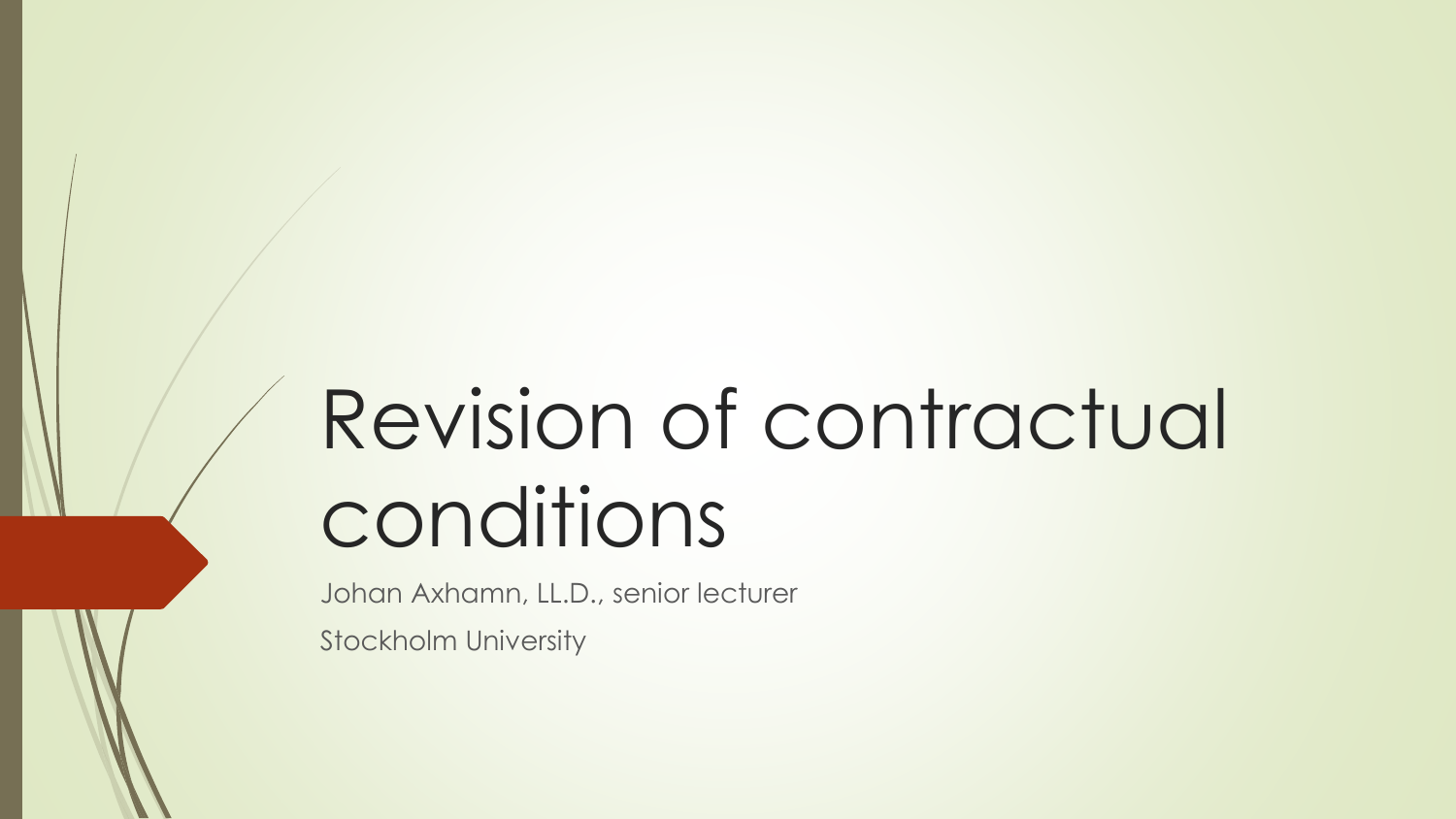# Fair remuneration to authors and performers?

- The exclusive rights provided by copyright law only turn into **financial reward**, and thus **incentives** to creators, through a contract with a third party to exploit protected material.
- With the emergence of digital technology the production and distribution of copyright protected content is rapidly shifting from the physical to the online domain.
- Content is now offered digitally via a wide range of different business models, such as 'on-demand' streaming, 'near-on-demand', for download-to-own, download-to-rent, webcasting etc.
- **These emerging modes of content distribution pose challenges to the rights of authors and performers to receive adequate or fair remuneration for the use (exploitation) of their creative content.**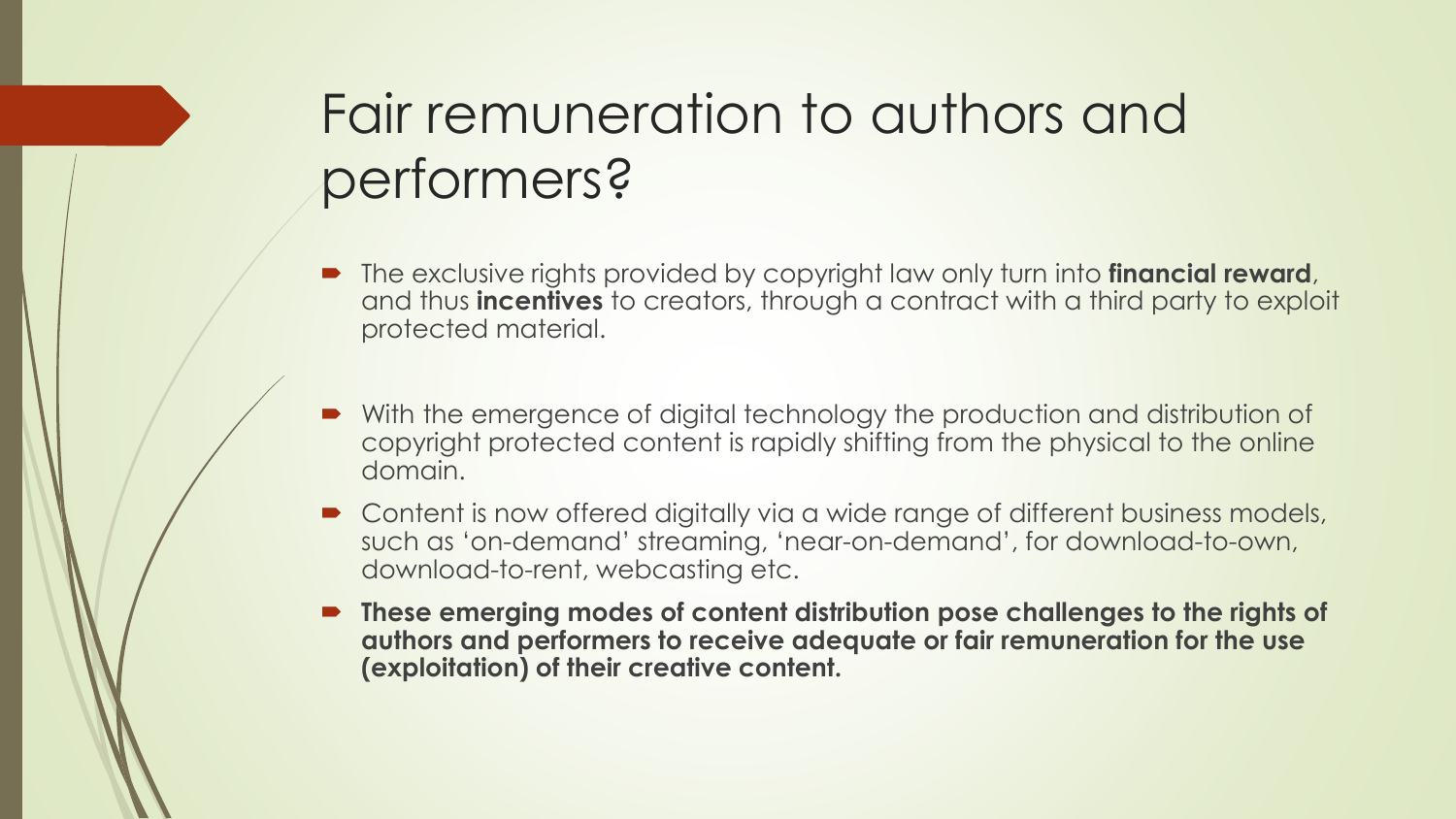# Imperfect information and asymmetric information problems

- **Imperfect information** refers to a situation in which the value of a relevant economic variable is uncertain.
	- E.g. the market success of the author's work cannot be known by either party ex ante.
- **Asymmetric information** refers to a situation in which one party to a transaction has relevant information, whereas the other does not.
	- E.g. the author has less information than the exploiter on the effort and investments the exploiter will make in order to maximise the economic exploitation of the author's content.
	- Also, the exploiter is likely to have superior information on the current market conditions and sales.
- **Both imperfect information and asymmetric information will affect the perceived expected value of the authors' content and the level of remuneration.**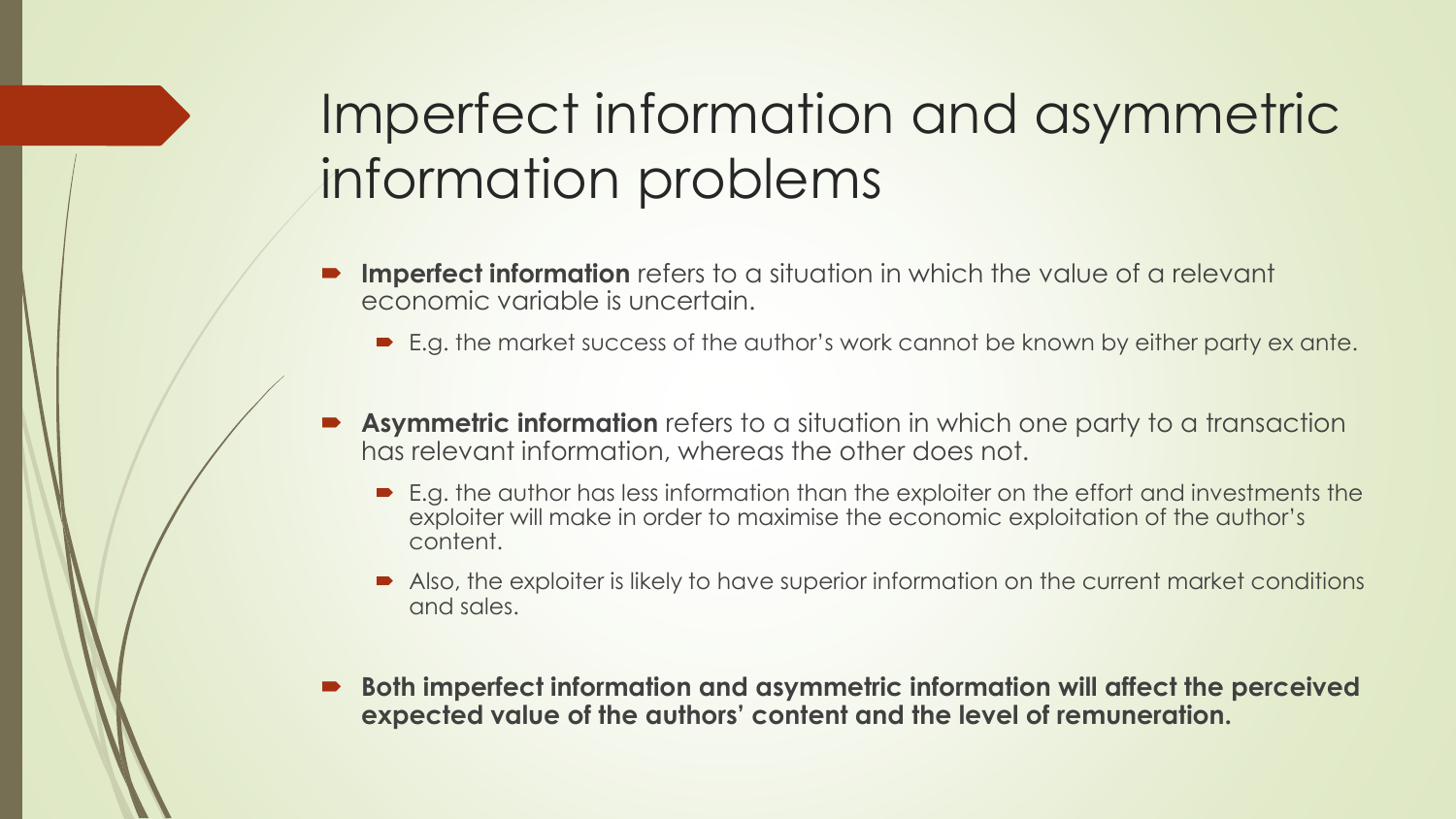### Remuneration mechanisms

- The type of remuneration mechanism agreed between the author and the economic right exploiter can determine the extent to which the risk of imperfect and asymmetric information is shared between the two parties.
	- **Upfront** (ex-ante) payment.
	- **Lump-sum** (ex-post) payments.
	- **Proportional** remuneration payments (royalties).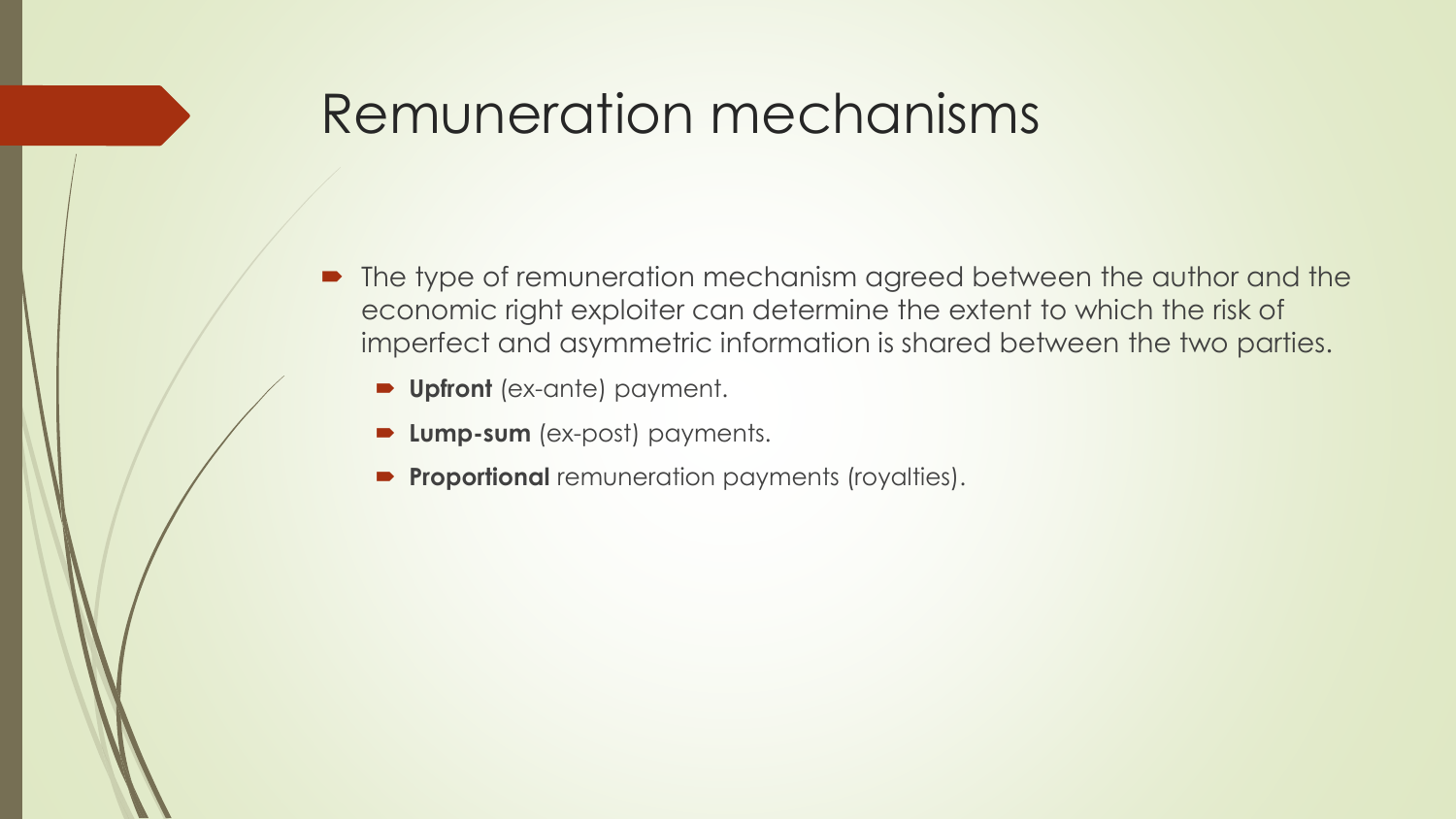- The content of exploitation contracts and the level of remuneration paid to authors and performers have not been subject to comprehensive regulation at the European level.
- Some EU Member States, have a long tradition of **protecting authors as a weaker party in contractual relations** with the parties responsible for the exploitation of their rights.
	- $\blacktriangleright$  Formalities for the conclusion of contracts
	- Restrictions on the scope of transfers of rights (regarding future modes of exploitation or future works)
	- Rules obliging the payment of adequate or equitable remuneration
	- Best-seller clauses or similar corrective mechanisms
	- Rules specifying how to interpret the (scope) of contracts
	- Rules determining the effect of transfers in relation to third parties
	- A duty to exploit the work
	- **F** Termination of contracts
- **In other Member States, contracting parties are given the space to organise their** contractual relations as they see fit on the basis of the general rules of contract law. There, the need to safeguard the principle of **freedom of contract** is deemed to prevail over the authors' demand for legislative intervention.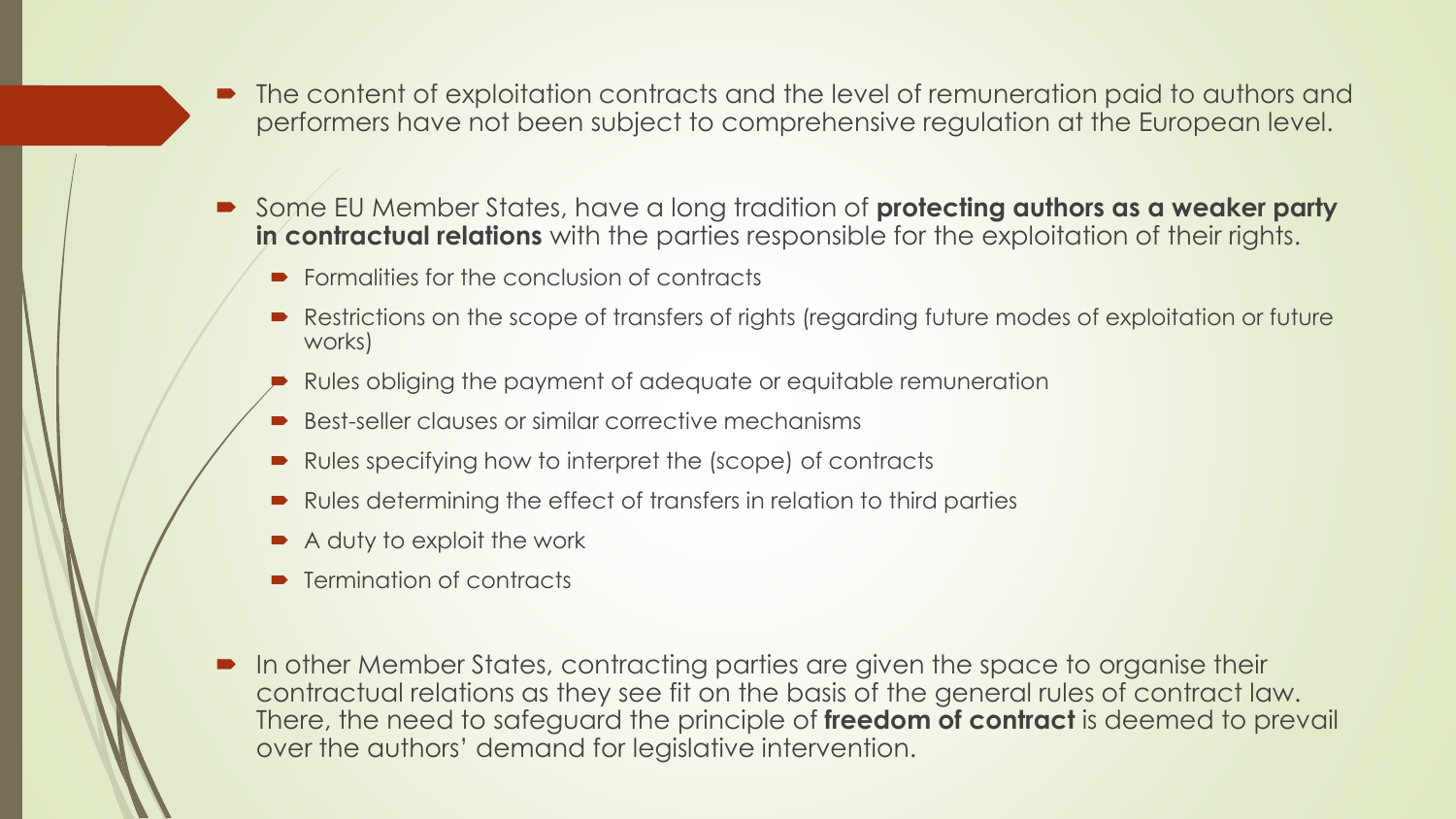Supplementary means to strengthen the bargaining position of authors and performers

- Authors and performers often organise themselves into unions through which they attempt to negotiate model exploitation contracts with representatives of the industry. Unions try to achieve better conditions for their members than those that would be attainable on an individual basis.
- CMOs also play a major role in establishing the level of remuneration received by authors and performers, although the importance of this role differs by right holder, sector and even Member State.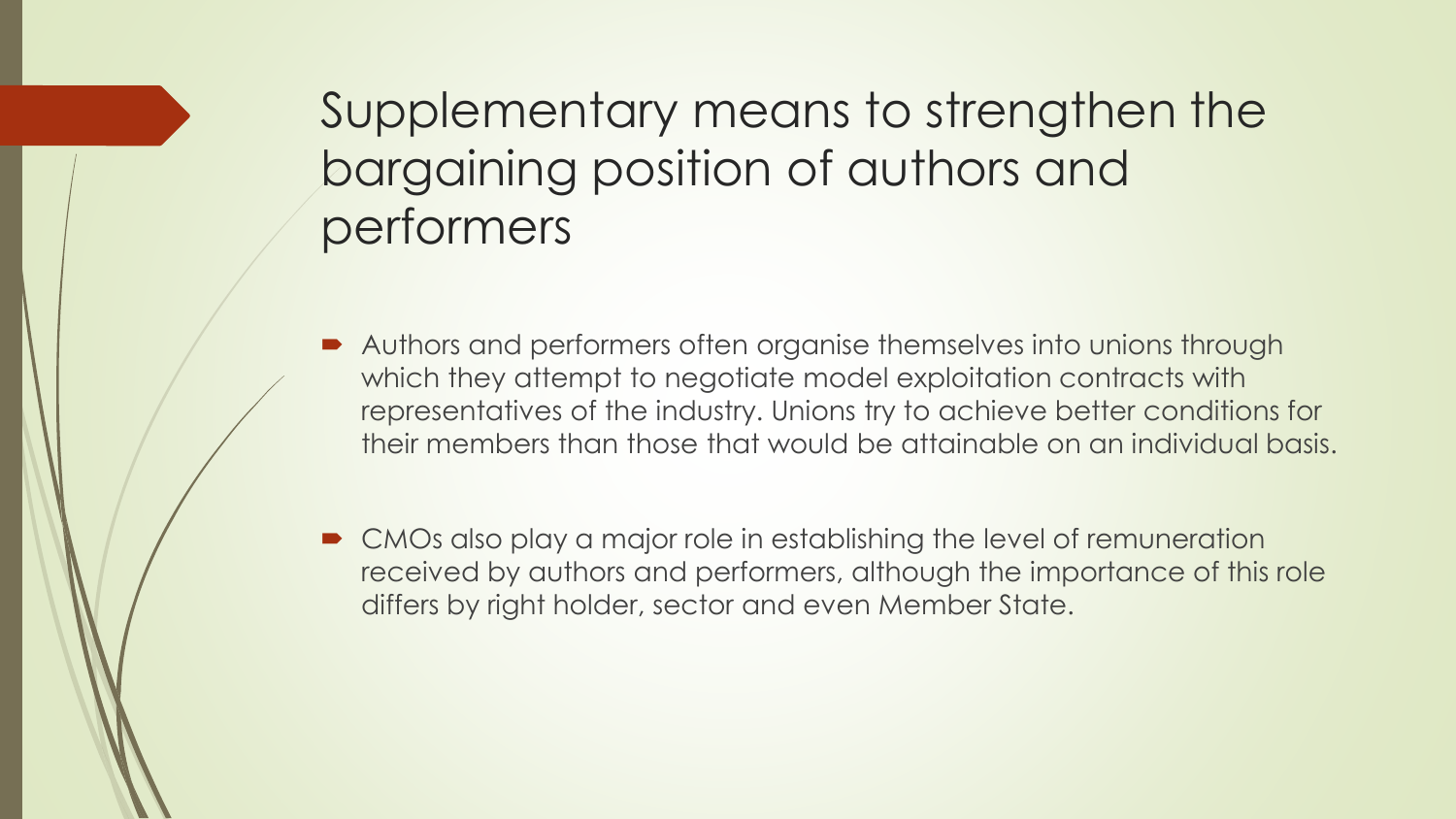## Commission proposal: DSM Directive

- Proposal for an EU Directive on Copyright in the Digital Single Market, 2016/0280(COD), 14 September 2016.
	- **Article 14** requires Member States to include transparency obligations to the benefit of authors and performers.
	- **Article 15** requires Member States to establish a contract adjustment mechanism, in support of the obligation provided for in Article 14.
	- **Article 16** requires Member States to set up a dispute resolution mechanism for issues arising from the application of Articles 14 and 15.
	- "Transparency measures would rebalance contractual relationships between creators and their contractual counterparties by providing the creators with the information necessary to assess whether their remuneration is appropriate in relation to the economic value of their works and if the remuneration is deemed inappropriate, a legal mechanism in order to seek out a renegotiation of their contracts."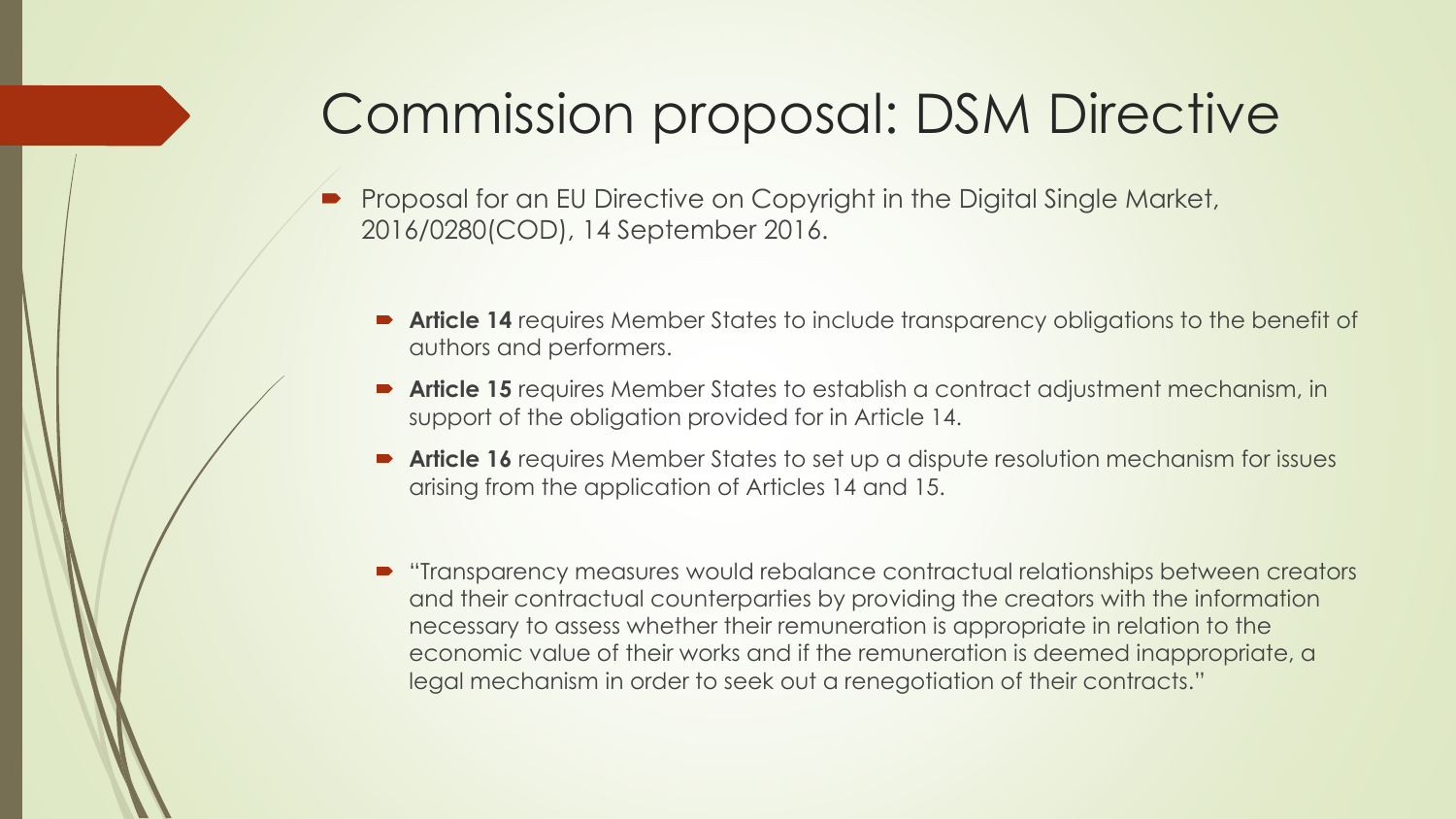### Article 14 Transparency obligation

- 1. Member States shall ensure that authors and performers receive on a regular basis and taking into account the specificities of each sector, **timely, adequate and sufficient information on the exploitation of their works and performances from those to whom they have licensed or transferred their rights**, notably as regards modes of exploitation, revenues generated and remuneration due.
- 2. The obligation in paragraph 1 shall be proportionate and effective and shall ensure an appropriate level of transparency in every sector. However, in those cases where the administrative burden resulting from the obligation would be disproportionate in view of the revenues generated by the exploitation of the work or performance, Member States may adjust the obligation in paragraph 1, provided that the obligation remains effective and ensures an appropriate level of transparency.
- 3. Member States may decide that the obligation in paragraph 1 does not apply when the contribution of the author or performer is not significant having regard to the overall work or performance.
- 4. Paragraph 1 shall not be applicable to entities subject to the transparency obligations established by Directive 2014/26/EU.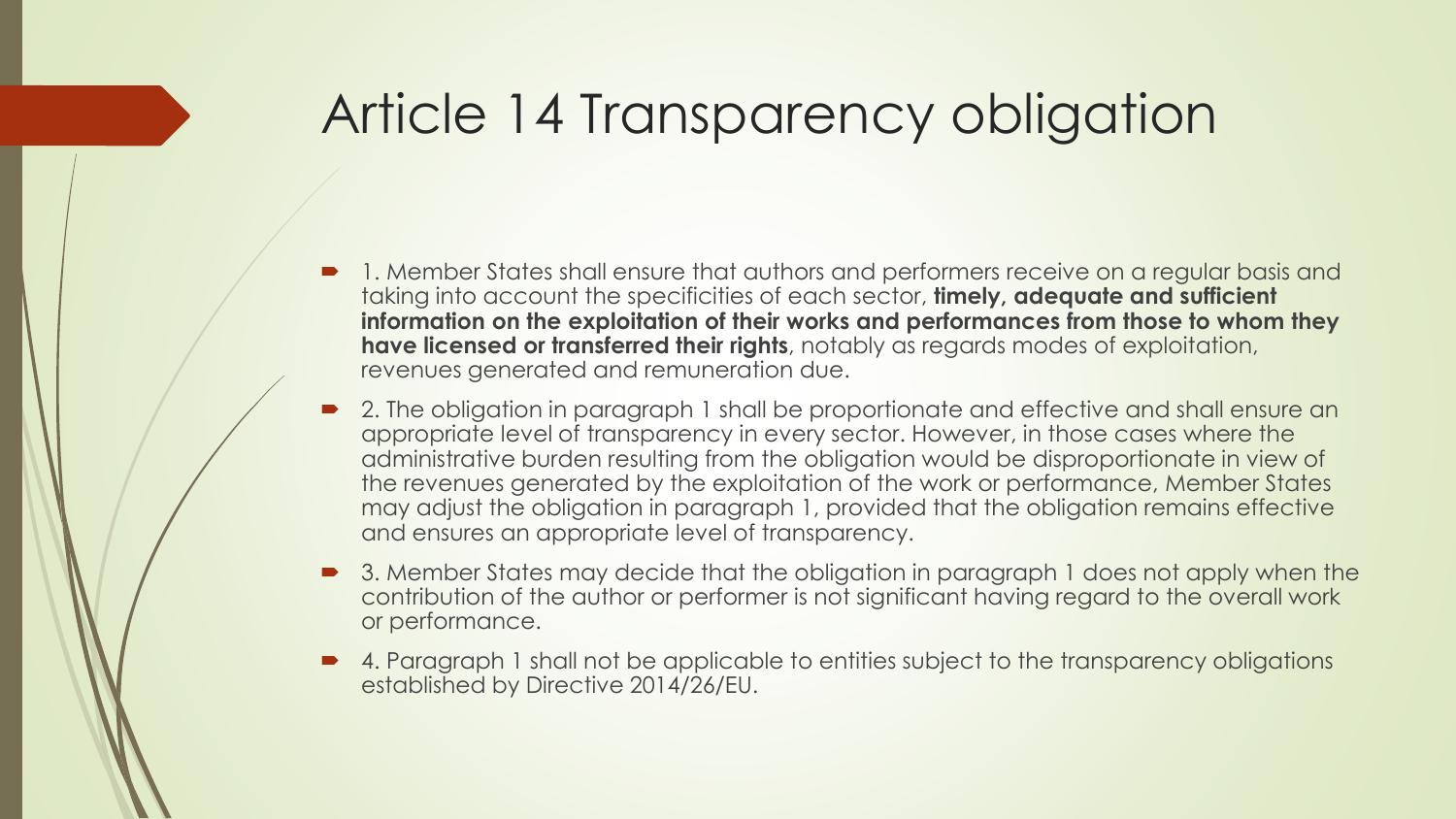#### **Article 15 Contract adjustment mechanism**

 Member States shall ensure that authors and performers are entitled to request additional, appropriate remuneration from the party with whom they entered into a contract for the exploitation of the rights when the remuneration originally agreed is **disproportionately low** compared to the subsequent relevant revenues and benefits derived from the exploitation of the works or performances.

#### **Article 16 Dispute resolution mechanism**

 Member States shall provide that disputes concerning the transparency obligation under Article 14 and the contract adjustment mechanism under Article **15 may be submitted to a voluntary, alternative dispute resolution procedure**.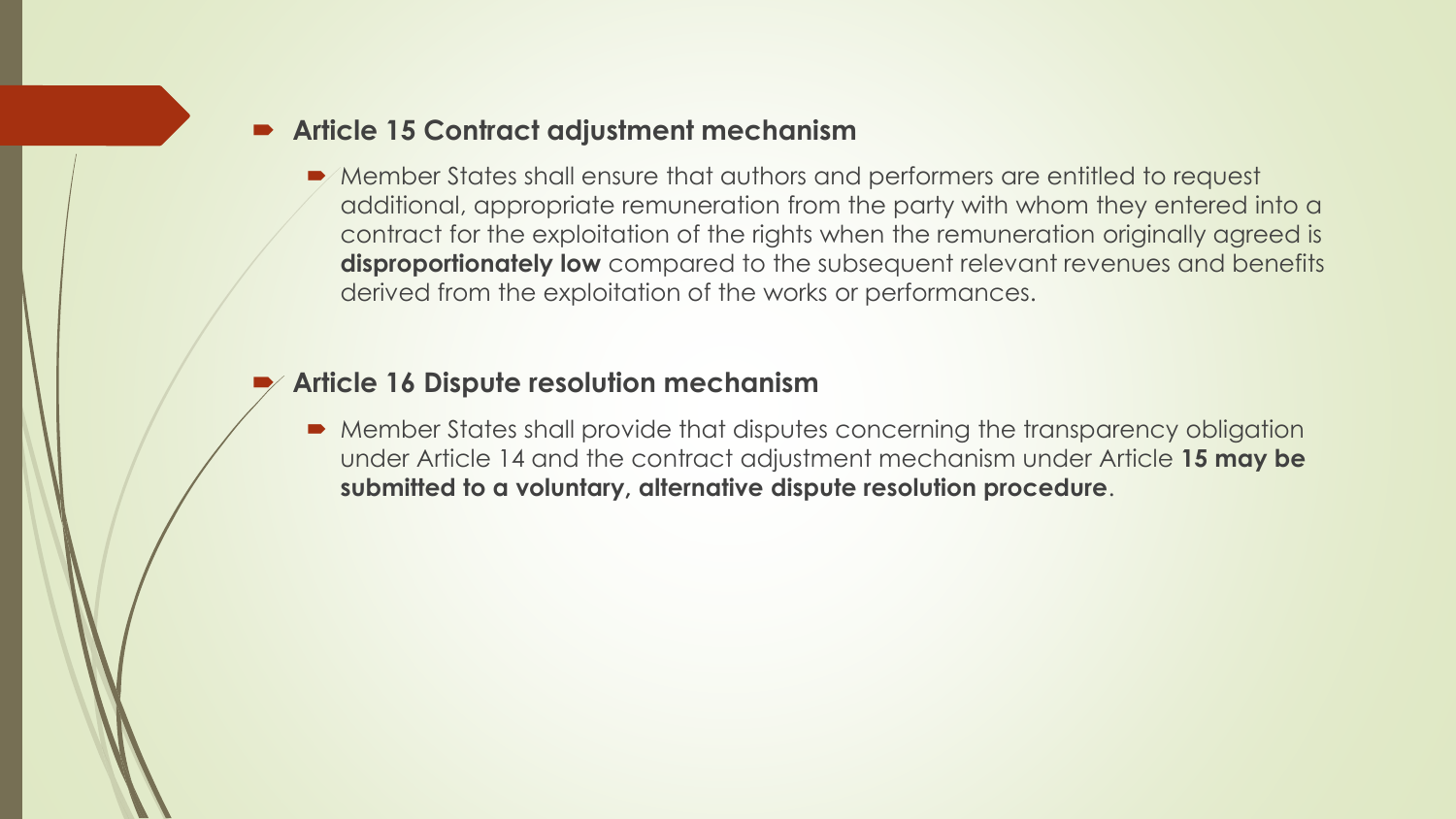# Amendments by the Council and the Parliament

- Council: In the main, similar to the proposal by the commission.
- Parliament: **"Rights reversion mechanism".**